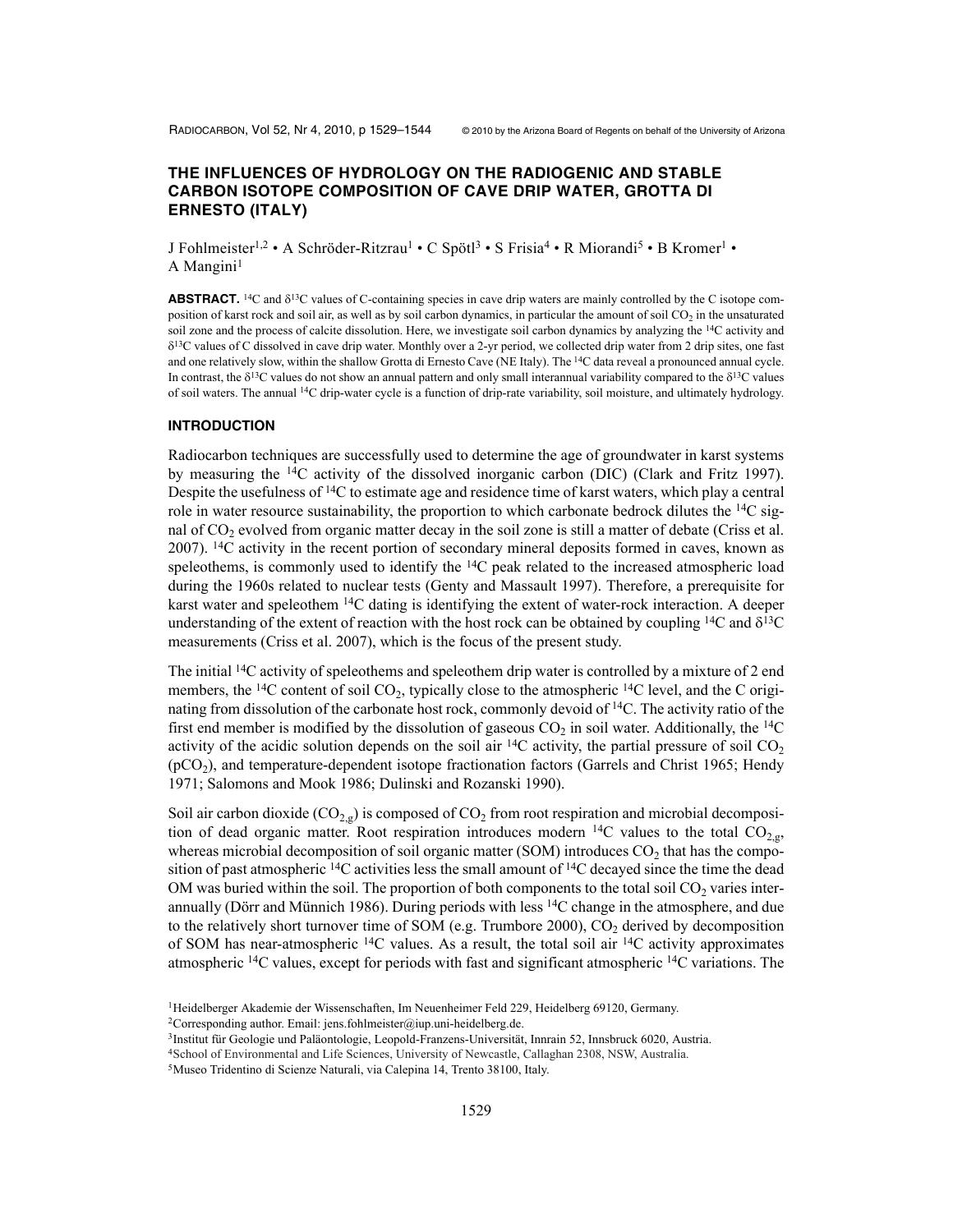$\delta^{13}$ C values of the respired CO<sub>2</sub> derived from root respiration and decomposition of SOM are identical. For plants using the C<sub>3</sub> pathway of photosynthesis, the soil air CO<sub>2</sub> sources respire CO<sub>2,g</sub> whose  $\delta^{13}$ C values are around –25‰ (Deines 1980). This soil air CO<sub>2,g</sub> then equilibrates with the soil water by converting the gaseous  $CO_{2,g}$  to aqueous  $CO_{2,aq}$ , which, according to the pH, then dissociates to bicarbonate (HCO<sub>3</sub><sup>-</sup>) and finally to the carbonate ion  $CO<sub>3</sub><sup>2</sup>$ . For soil air, pCO<sub>2</sub> values usually found in soils (McDermott 2004), and accordingly low pH values in the soil water (Cerling 1984) isotope fractionation processes between the C-species, lead to an enrichment of the 14C activities and of the  $\delta^{13}C$  values in the solution compared to soil air  $CO_{2,g}$ . The strength of the enrichment is controlled by the relative distribution of DIC species in water, which in turn depends on the soil air  $pCO<sub>2</sub>$  (Hendy 1970, 1971). For example, Hendy (1970) modeled this relationship for water saturated with respect to calcite and varied soil air  $pCO<sub>2</sub>$  from 8100 to 125,000 ppm and found changes in the <sup>14</sup>C activity from 49.4 to 63.5 pMC with  $\delta^{13}$ C values varying between –11.5 and –14.9‰. The solution saturated with carbon dioxide gas subsequently enters the karst aquifer, and carbonate rock dissolution occurs until the water is saturated with respect to calcite.

Models of isotopic exchange in karst aquifers consider in general 2 limiting cases of carbonate dissolution that occur under open and closed conditions (e.g. Wendt et al. 1967; Hendy 1970; Wigley 1975; McDermott 2004). In a closed system, the aqueous solution has no contact with the infinite soil CO<sub>2</sub> reservoir during the dissolution process. Therefore, for each mole of carbonate ion species derived from the acid hydrolysis of the host rock, 1 mole of aqueous carbon dioxide is converted to bicarbonate. When the solution becomes saturated with respect to calcite, approximately half of the C atoms originate from the carbonate rock, which is devoid of  $14C$ , and the other half is derived from soil air  $CO<sub>2</sub>$  (Hendy 1971). Consequently, the apparent age of the reservoir is close to 1 half-life. In an open system, the aqueous solution keeps equilibrating with the unlimited reservoir of soil gaseous carbon dioxide during carbonate dissolution. Hence, in the open carbonate dissolution system more  $Ca<sup>2+</sup>$  is dissolved than in the closed system. In this process, isotopic exchange between DIC and soil air  $CO<sub>2</sub>$  is responsible for a <sup>14</sup>C activity of karst water that is similar to the values of soil air CO2. The open and closed systems are 2 "theoretical" end-member cases of carbonate dissolution in karst aquifers. In most soil-rock-cave systems, the carbonate dissolution occurs in conditions that are intermediate between completely open and completely closed systems. This intermediate system combines the characteristics of both end members with respect to the isotopic composition of the C species in solution. With a change to a more open (closed) carbonate dissolution system, we expect higher (lower) <sup>14</sup>C values, lower (higher)  $\delta^{13}$ C values, and higher (lower) Ca<sup>2+</sup> concentrations in the saturated aquifer and cave water. In the intermediate system, the partial pressure of  $CO<sub>2</sub>$  and the <sup>14</sup>C activity of soil  $CO<sub>2</sub>$  in the unsaturated soil zone are the dominant factors controlling the magnitude of  ${}^{14}C$  activity of the dissolved C species in the waters that enter a cave.

Variability in the <sup>14</sup>C activity and  $\delta^{13}$ C values of the DIC in cave drip waters allows us to set quantitative constraints on the processes occurring in the soil zone during carbonate dissolution and in the cave. This is due to the different behavior of radiogenic and stable C isotopes in soil and karst processes. On the one hand, the  $14C$  activity of soil water is depleted in  $14C$  during carbonate dissolution due to the absence of <sup>14</sup>C in the geologically old host rock. On the other hand, the strongly depleted  $\delta^{13}$ C value of soil-respired CO<sub>2</sub> in equilibrium with C<sub>3</sub>-dominated vegetation coverage (about –25‰) and C species in soil water is shifted towards more positive values by carbonate dissolution due to the  $\delta^{13}C$  value of carbonate rock, which is typically ~0‰ for those of marine origin.

Variations in the open and closed system behavior can therefore be identified by comparing pairs of <sup>14</sup>C activity and  $\delta^{13}$ C values of DIC. As described above for the Ca<sup>2+</sup> concentration, lower (higher) <sup>14</sup>C activities and higher (lower)  $\delta^{13}$ C values are expected in the solution, if the carbonate dissolu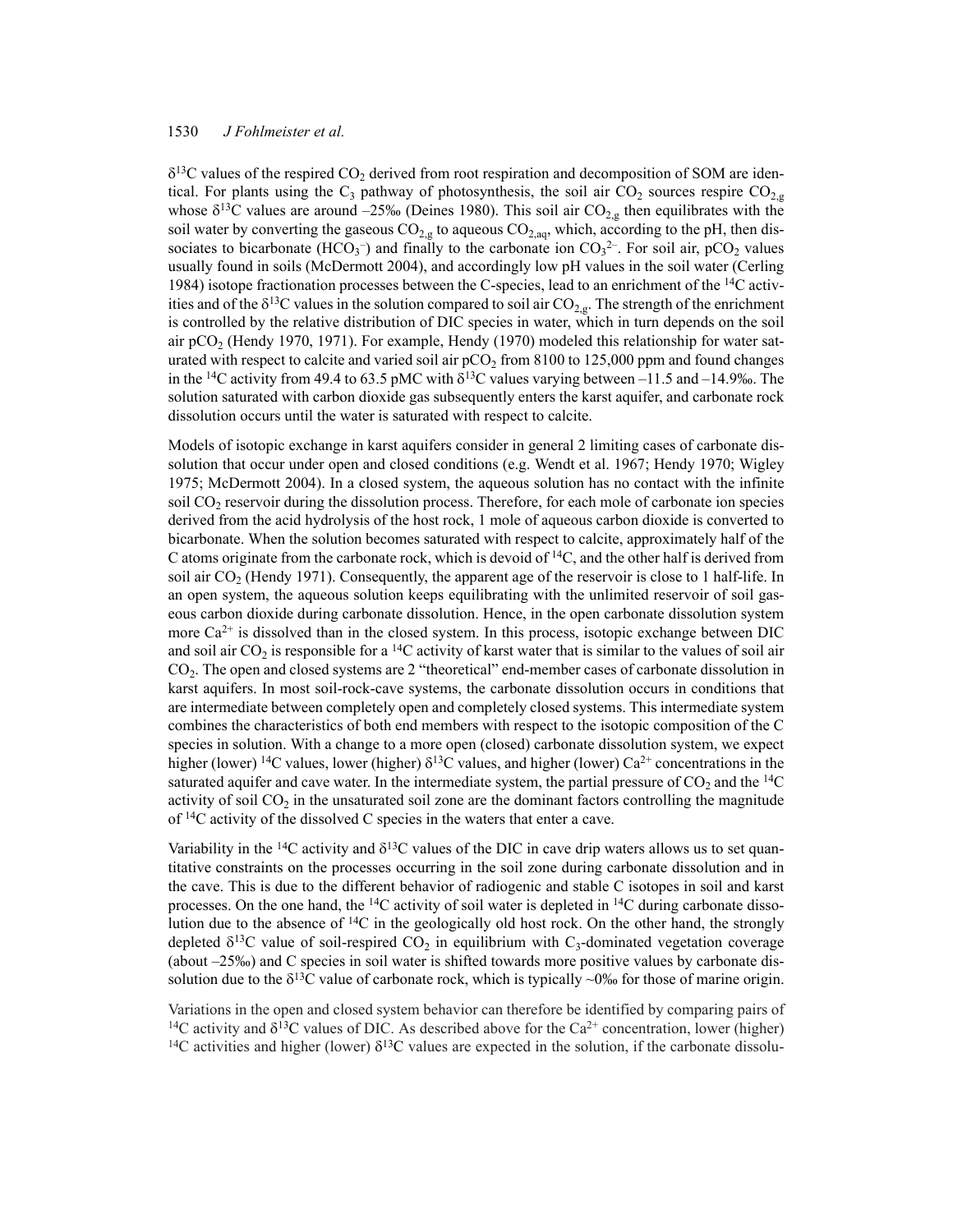tion occurs under more closed (open) conditions. This results in an anticorrelation between both C isotopes, which, in addition, is accompanied by important  $Ca^{2+}$  concentration changes. Furthermore, a negative correlation is introduced between  $^{14}C$  and  $\delta^{13}C$  if C exchange processes between DIC of the solution and the C in the carbonate rock influence the C isotopic composition of the drip water. C exchange processes between the DIC of the solution and  $CaCO<sub>3</sub>$  occur mainly when the solution is saturated with respect to calcite. During this process, the C isotope composition of the DIC is modified, due to the small proportions of back-and-forth reaction, which occur even at chemical equilibrium. In contrast to variations in the dissolution system, C isotope exchange between DIC of the solution and host-rock carbonate does not change the  $Ca^{2+}$  concentration in the solution. The annual vegetation cycle is responsible for more depleted  $\delta^{13}C$  values and higher <sup>14</sup>C activities (Dörr and Münnich 1986) in spring and summer and for higher  $\delta^{13}C$  values and lower <sup>14</sup>C activities in autumn and winter. This leads to an anticorrelation, but with a different slope between  $^{14}C$  and  $\delta^{13}C$ compared to the first processes. A positive correlation is generated by the isotopic fractionation between the participating C species because the radiogenic and the stable C isotopes have the same fractionation characteristics despite the fact that the fractionation for <sup>14</sup>C is twice as high as for  $\delta^{13}C$ .

In the present study, C isotopes in a well-monitored mid-altitude alpine karst system are investigated to gain information on the present-day processes that influence isotopic exchange in soils of mountain regions. The ultimate goal is a better understanding of the environmental significance of the variability of C isotope values over time in speleothems, which have been, so far, interpreted in terms of vegetation changes or generic "soil processes." In particular, the aim of this study is to quantify the different processes that control annual variations in the C isotope content of DIC in cave drip waters by using a multiproxy approach coupled with monitoring studies.

#### **CAVE LOCATION AND SAMPLE PREPARATION**

#### **Study Site**

Grotta di Ernesto is a shallow cave located 1167 m asl on the northern, steep slope of Valsugana Valley (Trentino Province) in northeast Italy. It is overlain by 5–30 m of dolomitic limestone. This cave is ideally suited for this study because it is small, largely undisturbed, and one of the most extensively monitored cave sites worldwide (e.g. Borsato 1997; McDermott et al. 1999; Huang et al. 2001; Frisia et al. 2003; Borsato et al. 2007). The vegetation above the cave consists entirely of  $C_3$ plants in a mixed forest association, with predominant *Picea abies* and subordinate *Fagus sylvatica*, plus seasonal shrubs and grass. The soil is typical of a mixed forest in the upper mountain zone with parent material mostly consisting of limestone debris, namely Calcari-mollic Cambisol according to the World Reference Base for Soil Resources 1998 (Merkli et al. 2009). In the subsurface, the 70-mlong cave passage has a temperature of  $~6.6$  °C all year round, which reflects the mean annual air temperature at the surface. The average mean annual precipitation measured at the nearby meteorological station Vezzena (30-yr mean) is  $\sim$ 1300 mm and shows bimodal distribution with maxima during spring and autumn. Taking into account evapotranspiration (calculated after Thornthwaite 1948), the highest soil infiltration occurs in autumn. Snow is usually present in the winter months and melts during March and April, resulting in an important infiltration event. The karst aquifer reservoir, which feeds the drips in the cave beneath, is well equilibrated with a mean annual soil air  $pCO<sub>2</sub>$  (Fairchild et al. 2000; Frisia et al. 2005).

Water samples from 2 cave drip sites were analyzed for their C isotopic composition. One of the sites, ER-G1, has a fast dripping seasonal drip, whereas the second drip site, ER-76, has a slow dripping seasonal drip. Their typical discharge is 5–10 mL/min and 0.1–0.5 mL/min, respectively. The drip rate was measured manually once a month. ER-G1 drip rates are delayed relative to precipita-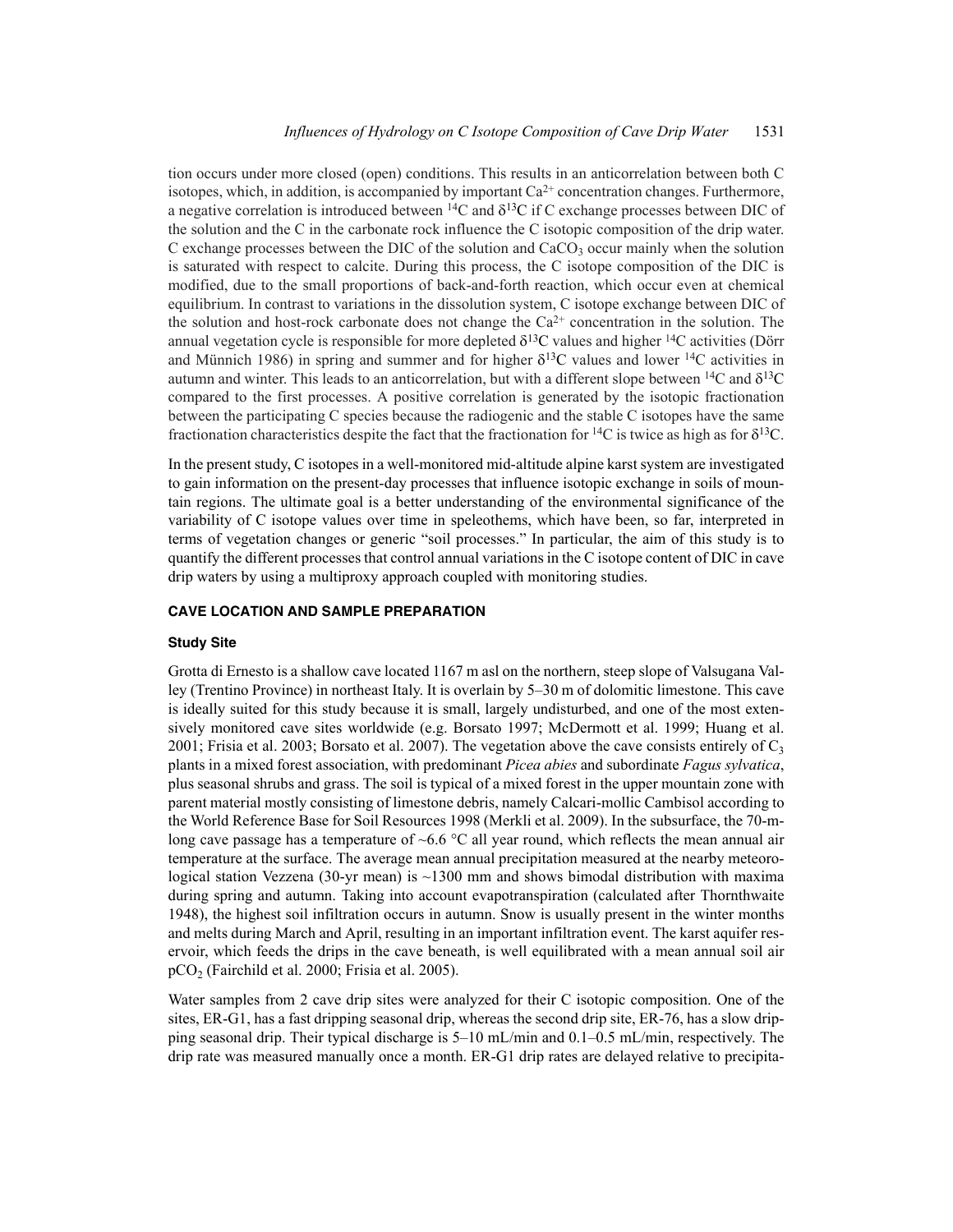tion events by less than 2 weeks. The exceptions are strong rainstorms (more than  $\sim$ 12 mm/day) where the drip ER-G1 reacts within 12 hr. In contrast to ER-G1, the drip rate of ER-76 responds to precipitation events only after 1 to 2 months (Borsato 1997).

#### **Sample Preparation**

Drip water samples were collected monthly from November 2005 to October 2007. Samples at site ER-G1 were collected during each cave visit (within 2 hr), except for July and November 2006 and September 2007 when the drip rates were too low. In these months, aggregate drip water collected during the previous month was sampled. No sample is available for February 2006 because the risk of avalanches did not permit us to reach the cave. The March 2006 sample was lost during sample preparation. Drip water from site ER-76 was sampled as 1-month aggregate samples due to the consistently low discharge with the exception of the March 2006 sample, which represents 2 months. Sample preparation for accelerator mass spectrometry (AMS)<sup>14</sup>C measurement was performed at the 14C laboratory of the Heidelberg Academy of Sciences. About 100 mL of drip water was acidified with HCl *in vacuo*. The evolved CO<sub>2</sub>-water vapor mixture was separated first by freezing the water vapor in a dry-ice cold trap. The remaining  $CO<sub>2</sub>$  was captured in a glass vessel cooled with liquid nitrogen. The CO<sub>2</sub> was then converted to C in a combustion line at 575 °C via the reaction CO<sub>2</sub>  $+ 2H<sub>2</sub> \rightarrow C + H<sub>2</sub>O$  using an iron catalyst. After the C precipitated on the iron, the C-iron mixture was pressed into AMS targets and sent to the <sup>14</sup>C laboratories at Lund University (samples collected November 2005 to August 2007) and Zurich (September–October 2007), respectively (Table 1).

| Table 1 <sup>-14</sup> C activity and $\delta^{13}$ C results of drip water samples (sites ER-G1, ER-76). Typical error of |
|----------------------------------------------------------------------------------------------------------------------------|
| DIC $\delta^{13}$ C measured at Innsbruck University is 0.1‰ (1 $\sigma$ ). Differences in $\delta^{13}$ C between AMS and |
| Innsbruck data are due to additional fractionation effects in the ion source of the AMS.                                   |

|          |          | Lab nr     | Lab nr         |                     | $1-\sigma$ | $\delta^{13}C$ | $\delta^{13}C$ |
|----------|----------|------------|----------------|---------------------|------------|----------------|----------------|
| Sample   | Sampling | Heidelberg | Lund $(LuS)$ / | ${}^{14}C$ activity | error      | (AMS)          | (Innsbruck)    |
| name     | date     | (HD)       | Zurich (EM)    | (pMC)               | (pMC)      | $(\%0)$        | $(\%0)$        |
| ER-G1 47 | Nov 2005 | HD-24871   | LuS50011       | 98.04               | 0.32       | $-7.9$         | $-11.2$        |
| ER-G1 48 | Dec 2005 | HD-24882   | LuS50012       | 102.07              | 0.36       | $-7.9$         | $-12$          |
| ER-G1 49 | Jan 2006 | HD-24884   | LuS50013       | 102.66              | 0.39       | $-14.1$        | $-11.8$        |
| ER-G1 50 | Feb 2006 |            |                |                     |            |                |                |
| ER-G1 51 | Mar 2006 |            |                |                     |            |                | $-11.6$        |
| ER-G1 52 | Apr 2006 | HD-25302   | LuS50082       | 97.13               | 0.34       | $-9.9$         | $-11.7$        |
| ER-G1 53 | May 2006 | HD-25304   | LuS50084       | 99.44               | 0.38       | $-6.8$         | $-11.9$        |
| ER-G1 54 | Jun 2006 | HD-25306   | LuS50086       | 101.33              | 0.36       | $-0.7$         | $-12.3$        |
| ER-G1 55 | Jul 2006 | HD-25348   | LuS50088       | 103.6               | 0.39       | $-13.5$        | $-12$          |
| ER-G1 56 | Aug 2006 | HD-25410   | LuS50090       | 103.4               | 0.38       | $-13.7$        | $-11.5$        |
| ER-G1 57 | Sep 2006 | HD-25464   | LuS50144       | 102.68              | 0.45       | $-5.9$         | $-12.1$        |
| ER-G1 58 | Oct 2006 | HD-25596   | LuS50207       | 101.26              | 0.4        | $-6.2$         | $-12.2$        |
| ER-G1 59 | Nov 2006 | HD-25738   | LuS50205       | 101.22              | 0.38       | $-16.2$        | $-10.3$        |
| ER-G1 60 | Dec 2006 | HD-25789   | LuS50208       | 101.45              | 0.39       | $-18.7$        | $-12.3$        |
| ER-G1 61 | Jan 2007 | HD-25791   | LuS50203       | 104.01              | 0.42       | $-16.1$        | $-12.3$        |
| ER-G1 62 | Feb 2007 | HD-25822   | LuS50201       | 99.24               | 0.49       | 3.8            | $-11.8$        |
| ER-G1 63 | Mar 2007 | HD-25974   | LuS50256       | 100.06              | 0.4        | $-13.2$        | $-12.1$        |
| ER-G1 64 | Apr 2007 | HD-25979   | LuS50258       | 100.92              | 0.43       | $-13.1$        | $-11.8$        |
| ER-G1 65 | May 2007 | HD-26047   | LuS50260       | 101.12              | 0.55       | $-5.3$         | $-12.8$        |
| ER-G1 66 | Jun 2007 | HD-26202   | LuS50357       | 101.64              | 0.49       | $-12.3$        | $-11.9$        |
| ER-G1 67 | Jul 2007 | HD-26266   | LuS50361       | 103.89              | 0.39       | $-16.9$        | $-12.3$        |
| ER-G1 68 | Aug 2007 | HD-26384   | LuS50364       | 104                 | 0.39       | $-13$          | $-12.3$        |
| ER-G1 69 | Sep 2007 | HD-26475   | EM1005         | 102.61              | 0.26       | $-11.6$        | $-12$          |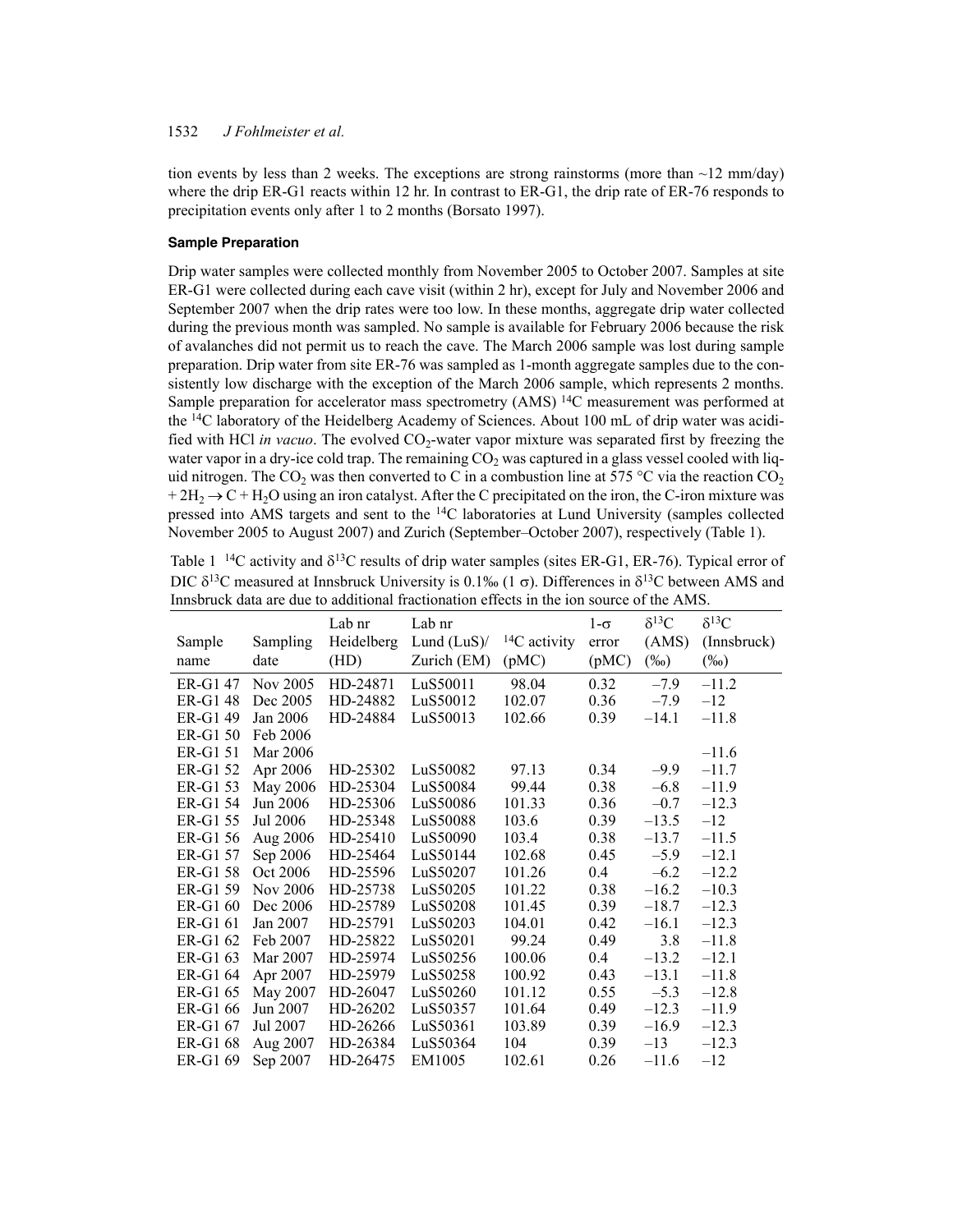|          |          | Lab nr     | Lab nr         |                     | $1-\sigma$ | $\delta^{13}C$ | $\delta^{13}C$ |
|----------|----------|------------|----------------|---------------------|------------|----------------|----------------|
| Sample   | Sampling | Heidelberg | Lund $(LuS)$ / | ${}^{14}C$ activity | error      | (AMS)          | (Innsbruck)    |
| name     | date     | (HD)       | Zurich (EM)    | (pMC)               | (pMC)      | $(\%0)$        | $(\%0)$        |
| ER-G1 70 | Oct 2007 | HD-26477   | EM1007         | 101.49              | 0.25       | $-11.2$        | $-12.1$        |
| ER-76 47 | Nov 2005 | HD-24870   | LuS50014       | 100.1               | 0.38       | $-12$          | $-11.1$        |
| ER-76 48 | Dec 2005 | HD-24881   | LuS50015       | 101.62              | 0.36       | $-4.7$         | $-11$          |
| ER-76 49 | Jan 2006 | HD-24883   | LuS50016       | 101.62              | 0.34       | $-1.3$         | $-11.1$        |
| ER-76 50 | Feb 2006 |            |                |                     |            |                |                |
| ER-76 51 | Mar 2006 | HD-25032   | LuS50017       | 102.27              | 0.42       | $-6.9$         | $-10.8$        |
| ER-76 52 | Apr 2006 | HD-25301   | LuS50091       | 99.13               | 0.41       | $-6.1$         | $-10.4$        |
| ER-76 53 | May 2006 | HD-25303   | LuS50083       | 99.77               | 0.35       | $-9.6$         | $-11.6$        |
| ER-76 54 | Jun 2006 | HD-25305   | LuS50085       | 100.25              | 0.35       | $-11$          | $-12$          |
| ER-76 55 | Jul 2006 | HD-25349   | LuS50087       | 101.81              | 0.36       | $-16.4$        | $-11.5$        |
| ER-76 56 | Aug 2006 | HD-25409   | LuS50089       | 98.64               | 0.36       | $-12.5$        | $-11.6$        |
| ER-76 57 | Sep 2006 | HD-25463   | LuS50145       | 101.53              | 0.42       | $-15.4$        | $-11.1$        |
| ER-76 58 | Oct 2006 | HD-25596   | LuS50207       | 100.14              | 0.39       | $-16.9$        | $-11.6$        |
| ER-76 59 | Nov 2006 | HD-25738   | LuS50205       | 99.82               | 0.39       | $-18.2$        | $-11.1$        |
| ER-76 60 | Dec 2006 | HD-25788   | LuS50209       | 98.98               | 0.38       | $-15.9$        | $-11.4$        |
| ER-76 61 | Jan 2007 | HD-25790   | LuS50202       | 101.53              | 0.39       | $-11.6$        | $-11.3$        |
| ER-76 62 | Feb 2007 | HD-25821   | LuS50200       | 101.94              | 0.41       | $-7.7$         | $-10.7$        |
| ER-76 63 | Mar 2007 | HD-25973   | LuS50255       | 93.17               | 0.37       | $-15.1$        | $-12.2$        |
| ER-76 64 | Apr 2007 | HD-25978   | LuS50257       | 102.08              | 0.4        | $-12.4$        | $-11.2$        |
| ER-76 65 | May 2007 | HD-26046   | LuS50259       | 101.81              | 0.46       | $-8.8$         | $-12.1$        |
| ER-76 66 | Jun 2007 | HD-26201   | LuS50356       | 98.68               | 0.36       | $-14$          | $-11.1$        |
| ER-76 67 | Jul 2007 | HD-26265   | LuS50360       | 100.79              | 0.54       | $-13.9$        | $-12.1$        |
| ER-76 68 | Aug 2007 | HD-26384   | LuS50364       | 101.35              | 0.37       | $-11.2$        | $-12$          |
| ER-76 69 | Sep 2007 | HD-26474   | EM1004         | 99.71               | 0.25       | $-11.6$        | $-11.5$        |
| ER-76 70 | Oct 2007 | HD-26476   | EM1006         | 100.93              | 0.24       | $-10.2$        | $-11.6$        |

Table 1  $^{14}$ C activity and  $\delta^{13}$ C results of drip water samples (sites ER-G1, ER-76). Typical error of DIC  $\delta^{13}$ C measured at Innsbruck University is 0.1‰ (1  $\sigma$ ). Differences in  $\delta^{13}$ C between AMS and Innsbruck data are due to additional fractionation effects in the ion source of the AMS. *(Continued)*

The soil water samples were collected with a lysimeter situated above the center of the cave, nearly exactly above drip location ER-G1, and not shaded by the vegetation canopy. The lysimeter is comprised of a plastic tube with a large ceramic cup at the bottom. The water was collected with a vacuum pump. The soil water samples were collected at 1 m depth. To minimize C isotope fractionation effects, we followed the sampling procedure described in Spötl (2005) when collecting soil and drip water. The method for air sample collection and transport as suggested by Spötl (2004) was performed to minimize alterations of the stable C isotopic composition. DIC  $\delta^{13}$ C and  $\delta^{18}$ O values of monthly drip and soil water samples as well as  $\delta^{13}$ C of air samples were analyzed at Innsbruck University (±0.1‰ precision) using a DeltaplusXL isotope ratio mass spectrometer (see Spötl 2005).  $\delta^{13}$ C and  $\delta^{18}$ O values are reported on the VPDB scale. All air isotope samples were analyzed within 72 hr after sampling.

The concentration of dissolved  $Ca^{2+}$  in the drip water was analyzed at Heidelberg University using an ICP-OES VISTA MXP (VARIAN) with an internal  $1 \sigma$  of <1%. NIST 1643e was used as a standard, which has long-term reproducibility of 1 mg/L (3%). pH measurements were carried out in the field and directly within the cave to avoid temperature effects, by using a multiparameter 340I meter (WTW) equipped with a highly sensitive probe  $(\pm 0.05 \text{ pH units})$  and temperature probe. Cave air pCO<sub>2</sub> was measured with a Vaisala Meter GM70 with GMP222 probe (accuracy at 25 °C:  $\pm$ 20 ppm).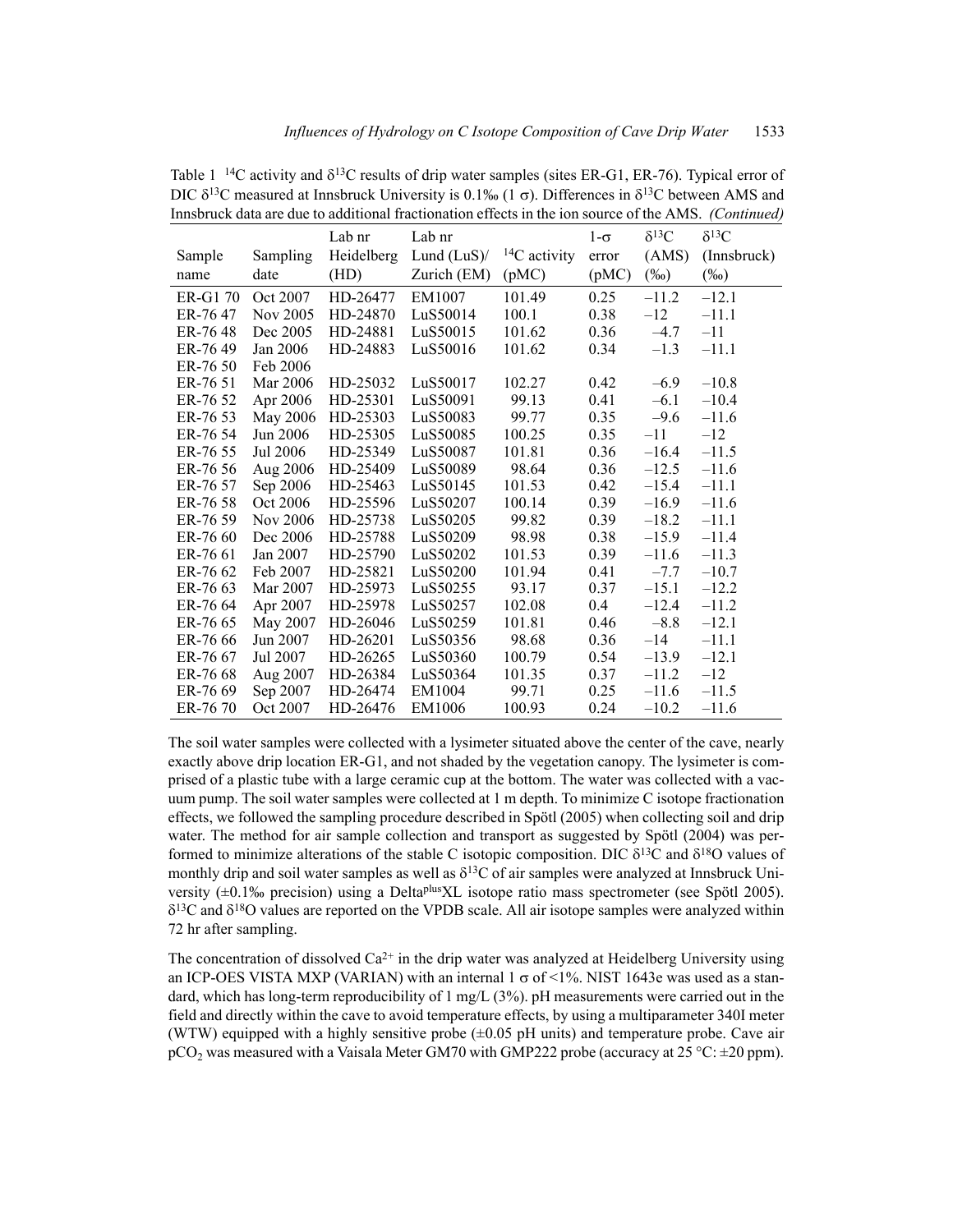### **RESULTS AND INTERPRETATION**

### **13C and 18O**

Soil air and soil water  $\delta^{13}C$  values of DIC as well as the O isotopic composition of soil and cave water were investigated in order to evaluate the drip water C isotope data in terms of processes influencing the annual variability. The  $\delta^{18}O$  values of soil water at 1 m depth (Figure 1a) indicate a strong annual  $\delta^{18}$ O cycle (~3‰) despite the lack of data in some months where it was not possible to collect soil water. In contrast, drip water  $\delta^{18}$ O values show little interannual variation (~0.5‰), indicating a well-mixed karst water reservoir feeding ER-G1 (Figure 1a). Furthermore, the elevated  $Ca^{2+}$  values in soil water (Figure 1a) indicate that at 1 m below the surface, significant calcite dissolution has already occurred as also shown in other studies (e.g. Larssen et al. 1998). The concentration of soil water Ca<sup>2+</sup> shows a large variation of  $\sim$ 35 mg/L. This variation diminishes in the karst aquifer and results in nearly constant  $Ca^{2+}$  concentrations in the drip water of location ER-G1 (Figure 1a). The same pattern is observed in the stable C isotope composition of soil air, soil water (Figure 1b), and drip water of ER-G1 and ER-76 (Figure 2) (see also Frisia et al. 2010). The  $\delta^{13}$ C value of soil air and soil water has varied between November 2005 and October 2007 by 3‰ (Figure 1b). This variation is consistent with the annual cycle of soil air  $\delta^{13}C$  as observed in other studies (e.g. Andrews et al. 1999; Ekblad and Högberg 2001; Bowling et al. 2002; Gorczyca et al. 2003; Steinmann et al. 2004). Maximum values are reached in winter, when vegetation respiration and dead organic material decomposition are reduced with respect to the warm seasons when the most negative values are observed. The soil air  $\delta^{13}C$  shows the opposite behavior to the soil air pCO<sub>2</sub>. Both findings can be explained by the soil respiration rate, which is lower in winter than in summer, and with the diffusion of the respired soil air  $CO<sub>2</sub>$  to the free atmosphere as demonstrated by Cerling (1984). The soil respiration rate, in turn, depends strongly on temperature and precipitation (Schlesinger 1977). Thus, the annual cycles of temperature and amount of precipitation explain the minimum and maximum of soil air  $\delta^{13}C$  in September and March, respectively. The soil water  $\delta^{13}C$  cycle is a consequence of water in isotopic equilibrium with the surrounding air. In months where no data are shown, the lysimeter was empty due to dry conditions of the atmosphere (less rain or a high amount of evapotranspiration) or frozen soil conditions. Isotope analysis on soil air started in April 2006.

The  $\delta^{13}$ C data of the drip water DIC of ER-G1 and ER-76 (Figure 2) reveal only a subtle interannual variability, with only small deviations from the mean values of both drip sites. The 3‰ range seen in the soil water is completely attenuated and no clear annual cycle is visible. Hence, the variation in the DIC in drip water  $\delta^{13}C$  can hardly be inferred from the soil water  $\delta^{13}C$  cycle. The slow drip site ER-76 shows on average 0.5‰ more negative  $\delta^{13}$ C values than the fast drip site ER-G1. The 2yr means are –11.9‰ (ER-G1) and –11.4‰ (ER-76).

#### **Radiocarbon Measurements**

In contrast to  $\delta^{13}C$ , <sup>14</sup>C measurements on DIC in drip water reveal a distinct annual pattern over the 2-yr sampling period (Figure 3). This pattern is more significant for the  ${}^{14}C$  values of waters from the fast seasonal drip ER-G1 waters than for the slow seasonal drip ER-76. In the second year of 14C activity measurements of ER-76, the pattern breaks down. The annual drip water characteristic consists of a trend towards increasing <sup>14</sup>C activity between November and January, followed by a strong decrease in the 14C activity in February and March. Between March and July, a steady increase in  $14C$  activity occurs until the  $14C$  content decreases slightly until November. For most samples, the  $14C$  activity in DIC drip water samples of location ER-76 is lower than for drip ER-G1. The mean difference in the 14C activity between both drip locations is 1.2 pMC. Furthermore, the variations of the 14C content in DIC of the drip water from location ER-G1 are larger than those from ER-76.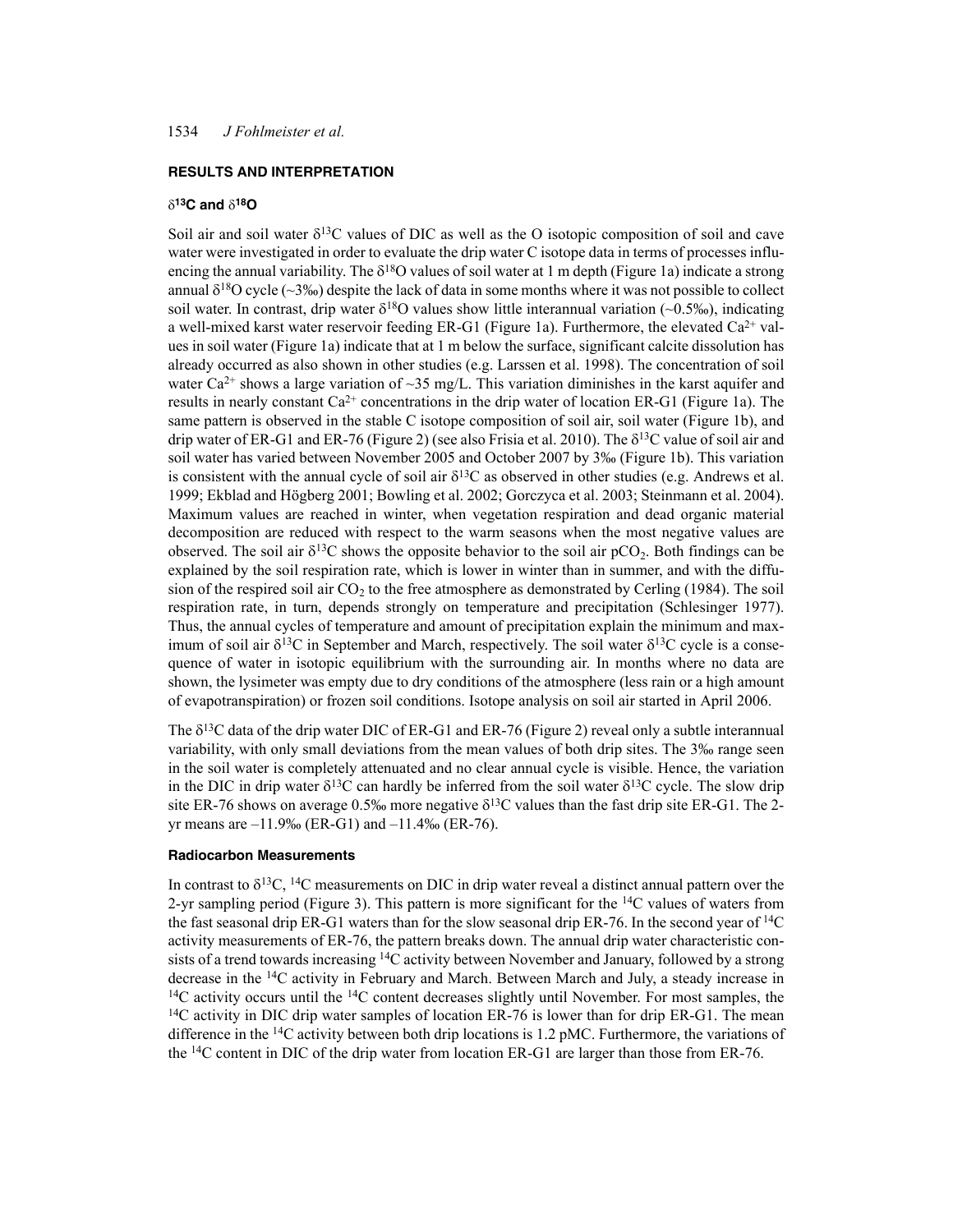

Figure 1 Monthly measured  $\delta^{18}O$  values (a) of soil water (open squares) and water of drip location ER-G1 (open triangles). The large difference of the soil water collected in summer and winter is smoothed in the karst system and results in almost constant  $\delta^{18}O$  values of the drip water. While soil water Ca concentrations (black circles) reveal large interannual variations, the Ca concentration of location ER-G1 (black stars) is more constant. (b) Shows the stable C isotopic composition of soil air (open circles) and soil water (open squares). The cyclicity of the  $\delta^{13}$ C signal in soil air is maintained in the soil water samples.



Figure 2 Monthly measured  $\delta^{13}C$  data of DIC in the drip water samples collected at sites ER-G1 (open triangles) and ER-76 (black squares) are fairly constant compared to the pronounced annual cycle of soil water DIC  $\delta^{13}$ C (Figure 1b).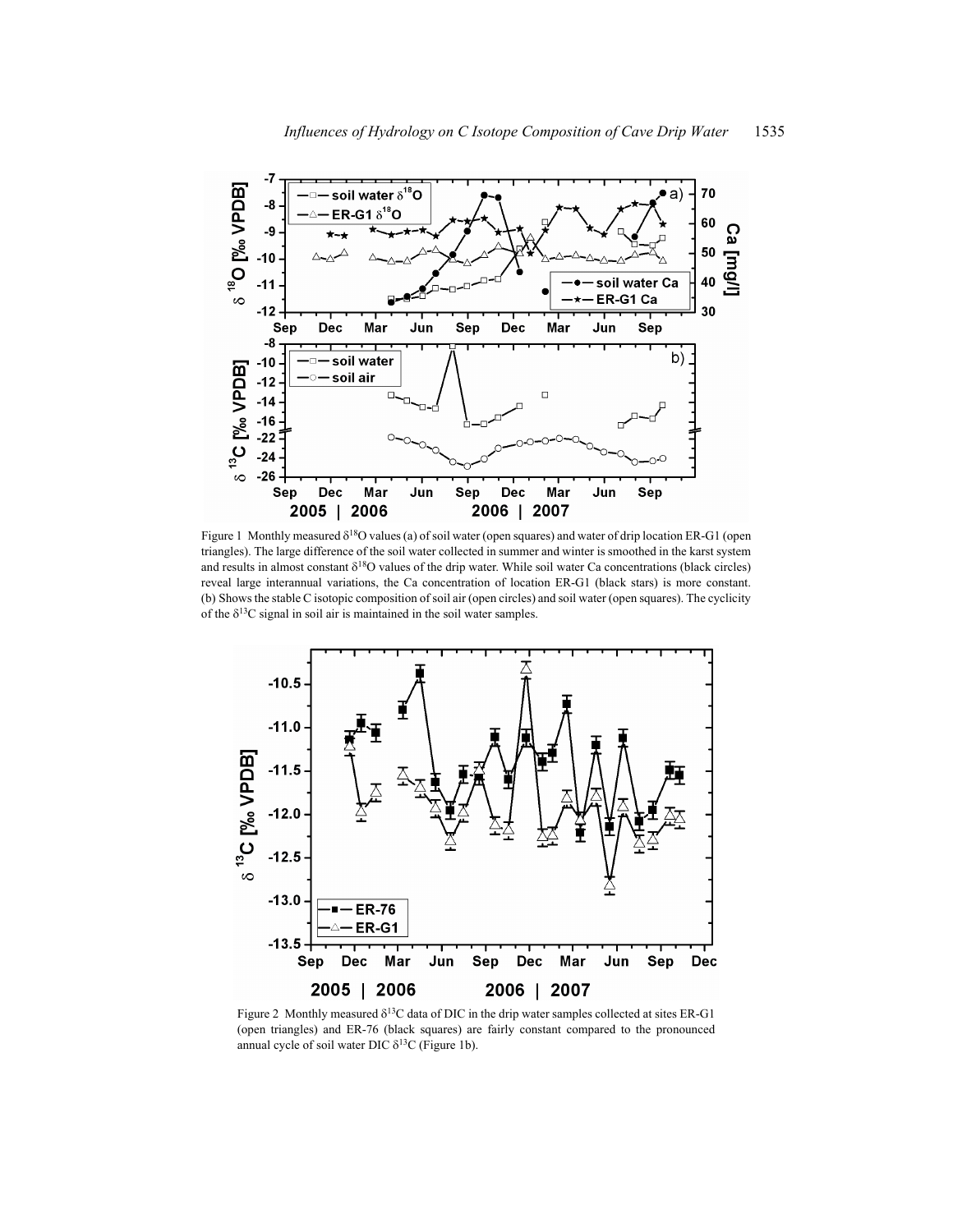

Figure 3 Monthly measured 14C data of the drip water samples collected at drip locations ER-G1 (open triangles) and ER-76 (black squares) reveal a distinct annual cycle. Only the last year for ER-76 did not fit the cycle.

Fohlmeister et al. (forthcoming) derived soil parameters for the soil above Ernesto Cave, which enable computation of the  $^{14}C$  activity of the soil air. According to these parameters, the gaseous  $CO<sub>2</sub>$  of the soil has a <sup>14</sup>C activity of ~110 pMC in the year 2006. The mean <sup>14</sup>C value of drip site ER-G1 is  $\sim$ 101.5 pMC. Neglecting the small fractionation effects for <sup>14</sup>C, the proportion of dead carbon originating from the host rock carbonate is approximately 8%.

#### **pH Measurements and Drip Rates**

A distinct annual signal has been observed in the drip water pH (Figure 4). This had been interpreted as being modulated by degassing, because it follows the seasonal cave air  $pCO<sub>2</sub>$  decrease (Figure 4), with higher pH in the cold season when cave  $pCO<sub>2</sub>$  is at its lowest values (Frisia et al. 2000, 2010). However, the chemical composition of drip water from both sites is not in chemical equilibrium with cave air  $CO<sub>2</sub>$ . The cave air  $pCO<sub>2</sub>$  is constant in the whole cave at any given time due to its ventilation characteristics, which are responsible for the large range of cave air  $pCO<sub>2</sub>$  throughout the year. The main sources of cave air  $pCO_2$  are the outer atmosphere in winter and gaseous  $CO_2$  emerging from the karst in summer (Frisia et al. 2010). In both drip sites, decreasing pH values have been measured from late winter to autumn and increasing pH values from autumn to late winter. The pH of water from drip site ER-76 is more alkaline than the pH of drip water measured at the location ER-G1, but the pH variations in both drip sites are comparable.

Drip rate measurements at both locations reveal the seasonality of drips in the slow drip ER-76 and in the fast drip ER-G1 (Figure 5). The drip rate is controlled by the infiltration of meteoric water (Miorandi et al. 2010). However, calcite deposition below ER-76 occurs over a small radius and forms a stalagmite displaying a marked annual cyclicity (Frisia et al. 2003), whereas under ER-G1 deposition is spread over a large area and lacks evidence of annularity. Hence, seasonality of the drips does not necessarily translate into seasonality in the calcite precipitated from these drips.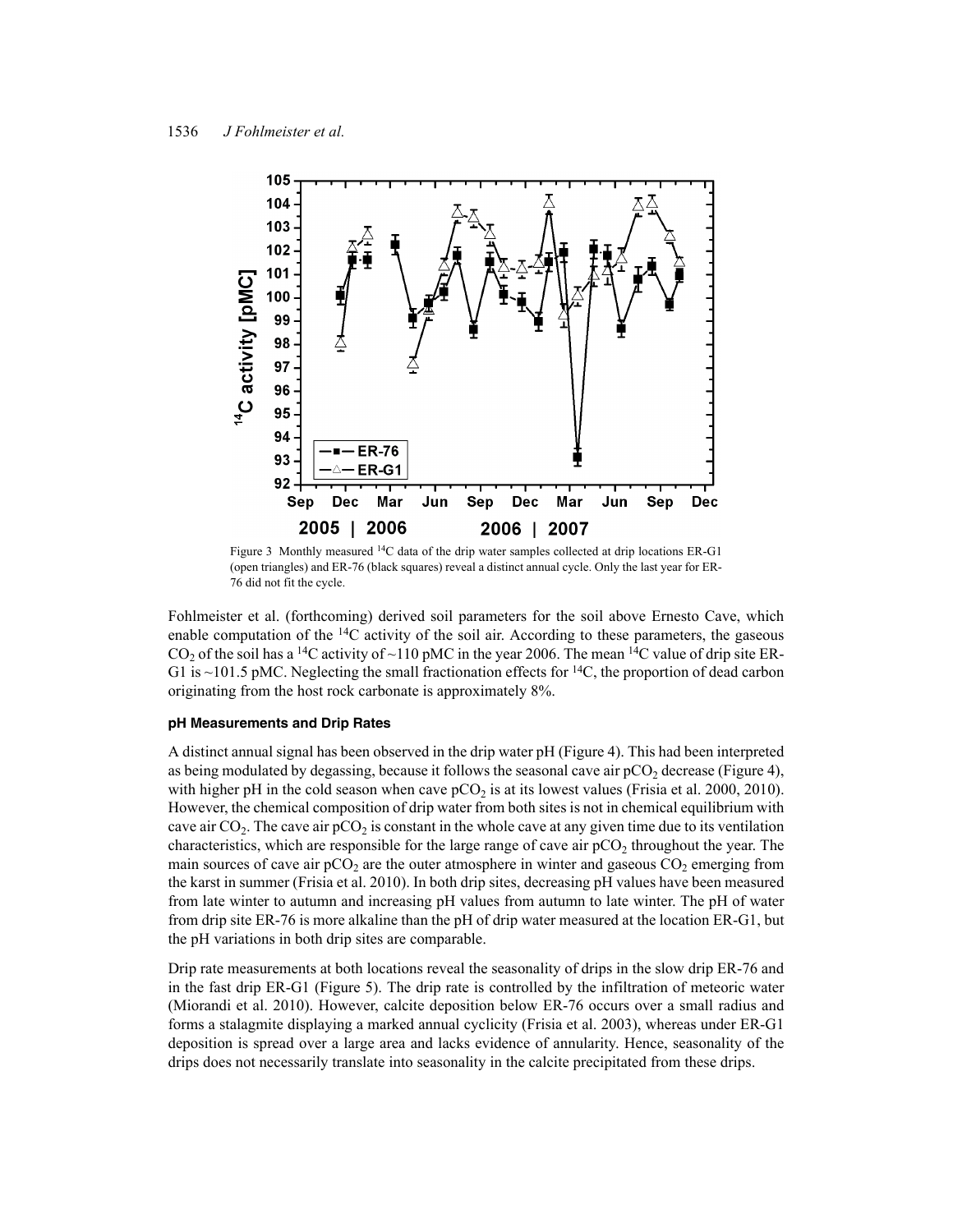

Figure 4 Monthly measured pH values of drip water from locations ER-G1 (open triangles) and ER-76 (black squares) reveal a synchronous behavior. Water from ER-76 is in general more alkaline than ER-G1. Cave air pCO<sub>2</sub> (open circles) shows an inverse pattern as pH resulting in a high anticorrelation between both variables (*r* = –0.87,  $p < 0.0001$ ).



Figure 5 Drip site ER-76 (black squares) has lower drip rates than ER-G1 (open triangles). Nevertheless, both sites show large variations in drip rate, although they are not simultaneous.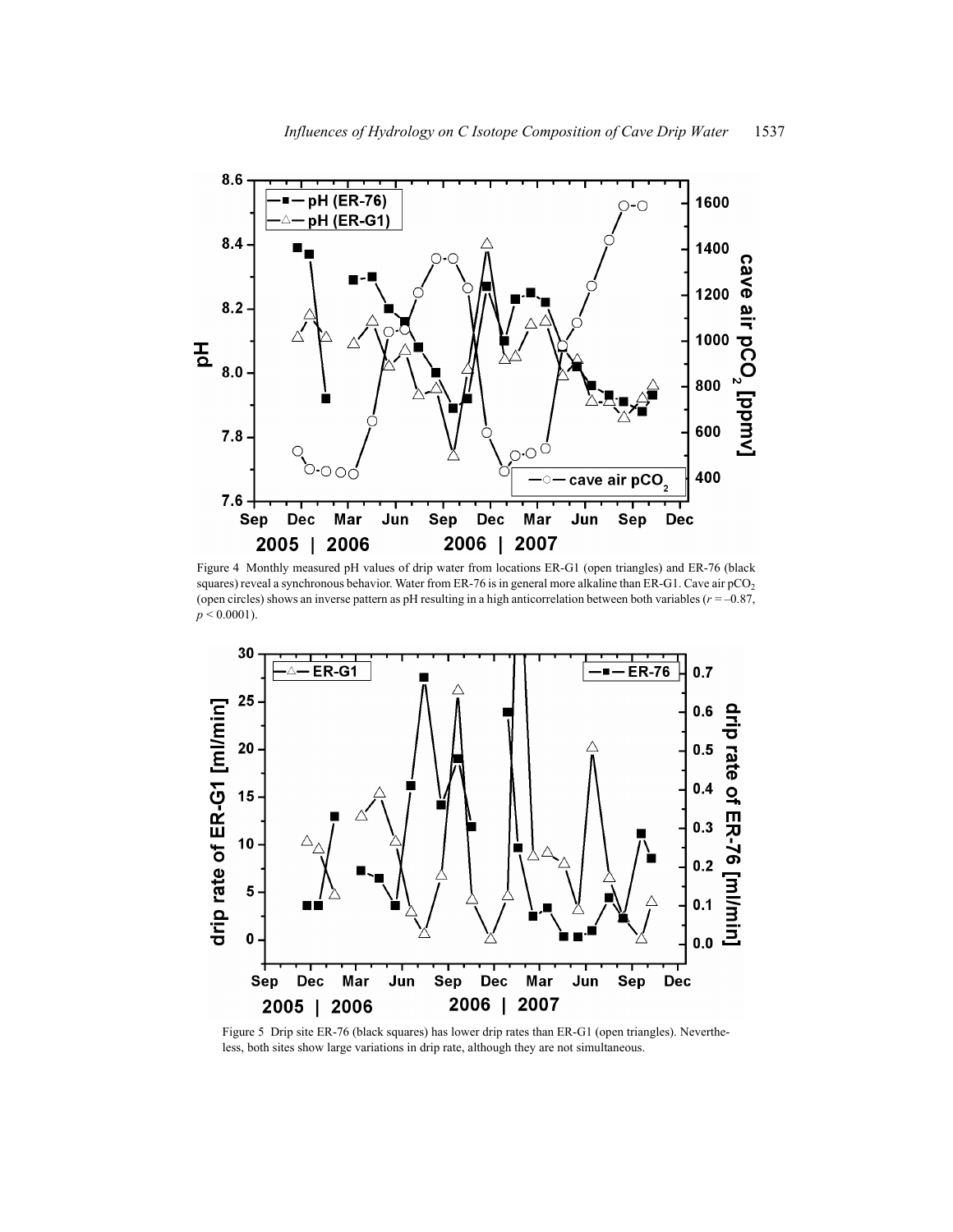#### **DISCUSSION**

### **Implications for Soil Processes**

The smoothing of the  $\delta^{18}O$  signal in drip water from location ER-G1 compared to the soil water (Figure 1a) is interpreted as mixing in the karst aquifer reservoir occurring below the sampling depth of the soil water (1 m) as stated in Fairchild et al. (2000) and Frisia et al. (2005). Due to the shortterm monitoring of the oxygen isotopes in the water, it is impossible to provide any indication about the resolution of the time signal encoded in the mixed oxygen isotope values. The oxygen isotope values of drip waters at both drip sites indicate a mixed average over a minimum of 2 yr. It is reasonable, therefore, to infer that the  $\delta^{13}$ C values of drip water at both monitored drips (Figure 2) also reflect some mixing in the soil and epikarst. The 3‰ variation in  $\delta^{13}$ C observed in soil air and water in the 2 yr of observation is, in fact, smoothed in the aquifer reservoir and leads to a relatively constant  $\delta^{13}$ C signal in the drip waters. The mixing hypothesis is also supported by the seasonal pattern of soil air and soil water  $\delta^{13}C$  values (Figure 2b), because the seasonality is not reproduced by the  $\delta^{13}$ C variability of the drip water. Therefore, other processes occur in the karst, which account for the small variation of  $\delta^{13}C$  of DIC in drip water. These effects can be explained by interpreting the <sup>14</sup>C measurements on drip water (Figure 3). First, we will focus on drip location ER-G1, which responds quickly to precipitation events, rather than on the slow drip location ER-76.

For further consideration, we assume a groundwater reservoir above Ernesto Cave that is not completely saturated with respect to calcite. Furthermore, we assume that the groundwater has 14C values generated by a calcite dissolution process under predominantly open dissolution conditions. The first condition is satisfied by the fact that when an unsaturated solution joins a reservoir the resulting solution is also unsaturated. Additionally, our assumption of the unsaturated aquifer reservoir is supported by the theoretical finding that mixing of 2 saturated solutions each in equilibrium with different  $pCO<sub>2</sub>$  leads to an unsaturated solution (Dreybrodt 1988). The mixed solution is expected to emerge mainly under open dissolution conditions because the carbonate dissolution occurs in the upper soil layers and the solution remains in contact with the infinite soil  $CO<sub>2</sub>$  reservoir. This assumption is underpinned by the  $\delta^{13}$ C values of soil air and water (Figure 1b) in combination with the soil water Ca<sup>2+</sup> data (Figure 1a). The mean Ca<sup>2+</sup> concentration of the soil water is ~50 mg/L and, hence, large parts of the dissolution process takes place within the first meter of the soil (compare with the mean drip water Ca<sup>2+</sup> content of ER-G1 [Figure 1a], which is ~60 mg/L). Figure 1b shows a mean  $\delta^{13}$ C enrichment between soil air CO<sub>2</sub> and DIC of soil water of ~8.5‰. At a mean soil water temperature of  $\sim$ 7 °C and a mean soil water pH value of 7.4, the aqueous CO<sub>2</sub> in the solution is  $\sim$ 10% and the bicarbonate is  $\sim$ 90% of the total C in the solution. According to the fractionation constants reported in Mook and de Vries (2000) the mean  $\delta^{13}$ C enrichment between soil air CO<sub>2</sub> and DIC of soil water should be  $\sim 8.85\%$ . Theoretical and measured fractionation factors are in the same range and point to calcite dissolution, which is in equilibrium with its surrounding soil air  $CO<sub>2</sub>$ . The stable C isotope value of the host-rock carbonate of around 0 to  $+1\%$  (published by Avanzini et al. [1997], who measured  $\delta^{13}$ C on the same rock formation that also covers Grotta di Ernesto) is not seen in the soil water. Hence, open conditions of carbonate dissolution are very likely to prevail in the first meter of the soil cover.

#### **Implications for Karst Aquifer Behavior on Drip Location ER-G1**

Carbon from SOM and from carbonates are the most important C sources from which the C species in the drip water are derived. Therefore, these pools are responsible for a seasonal signal like the one shown in Figure 3. Theoretically, the annual  ${}^{14}C$  activity pattern as seen in drip water can be explained by changes in the composition of the total soil  $CO<sub>2</sub>$  alone, which is derived from SOM res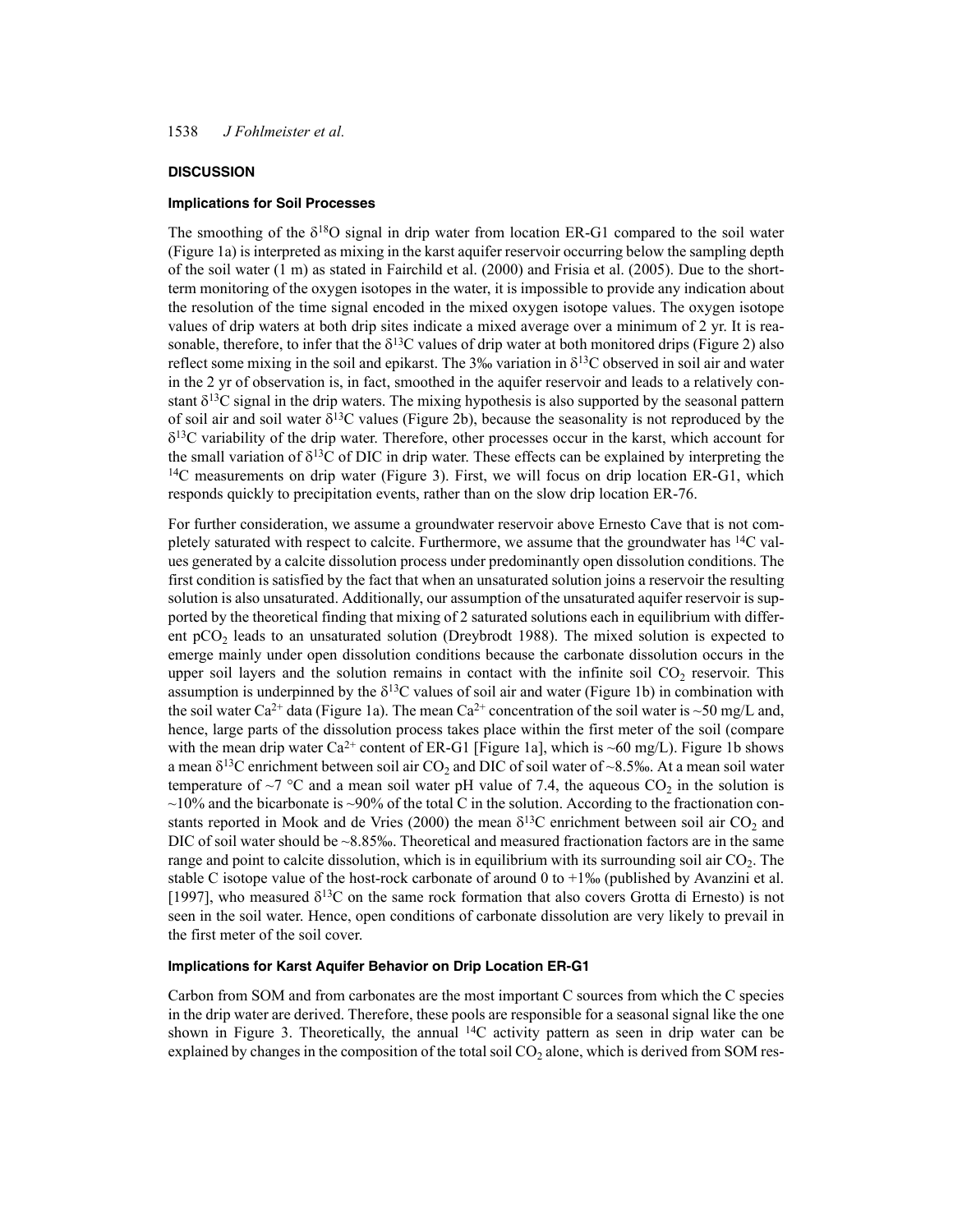ervoirs of different ages (Dörr and Münnich 1986; Tegen and Dörr 1996; Genty et al. 1998; Genty and Massault 1999; Trumbore 2000). The percentages of the different reservoirs to total soil  $pCO<sub>2</sub>$ change the <sup>14</sup>C composition of soil air  $CO<sub>2</sub>$  throughout the year. However, as argued above, any seasonal soil signal is attenuated by mixing processes in the soil above Grotta di Ernesto, and, thus the contribution from SOM of different ages is hardly responsible for the cycle observed in drip water <sup>14</sup>C. Hence, this cannot be the process driving the annual cycle in <sup>14</sup>C activity in drip water of Grotta di Ernesto.

Another effect on the C of the drip water is the degassing of  $CO<sub>2</sub>$  inside the cave, plus some possible equilibration of C isotopes in the solution with cave air. The degassing of the drip water observed at the same time that water was running down the stalactite (Frisia et al. 2000; Miorandi et al. 2010), did not affect the  $Ca^{2+}$  concentration because the solution must first exceed a certain SI value (Nielsen and Toft 1984) before  $Ca^{2+}$  can precipitate. During degassing, the composition of the C isotope changes, whereas the changes for <sup>14</sup>C are roughly twice as high as for  $\delta^{13}C$  (Saliège and Fontes 1984; Mook and de Vries 2000). Comparing the mean  $\delta^{13}$ C of soil water (about –14.4‰) and drip water (about –11.9‰) (Figure 1b) indicates that at maximum a change of 6‰ (0.6 pMC) in <sup>14</sup>C activity can occur due to the degassing of  $CO<sub>2</sub>$ . This is an order of magnitude smaller than the variations of the 14C data during the measurement period (Figure 3). Hence, the degassing process has little potential to vary the <sup>14</sup>C activity and  $Ca^{2+}$  concentration and, therefore, is not significant for the collected drip water. In addition, it is possible that C exchange between the DIC in the water and the cave air affects the carbon isotope composition of the DIC in drip water. However, at Grotta di Ernesto also cave air  $\delta^{13}$ C was measured during the investigated period. Summer values of cave air  $\delta^{13}$ C are about –20‰ and winter values are around –12‰ (Frisia et al. 2010). Hence, if the effect of C exchange is pronounced in the cave, then the  $\delta^{13}$ C of the slow drip ER-76 should be affected most, because the drip waters of ER-76 are collected continuously over a 1-month period and, hence, have time to equilibrate. However, we did not observe variations in the  $\delta^{13}$ C of the drip water, which are similar to the change of the cave air  $\delta^{13}$ C. We therefore conclude that the process of C exchange between DIC in drip water and cave air  $CO<sub>2</sub>$  is not important for the drip water that we collected.

The third possibility is that the observed variability in the  $14C$  signal of DIC in drip water originates from the carbonate dissolution processes in the soil zone and the epikarst, either by the way the carbonate dissolves or by C exchange processes between water and carbonate rock. At first, we deal with changes in the degree of open and closed carbonate dissolution conditions. As already discussed, the water in the well-mixed groundwater reservoir is undersaturated and emerges under open dissolution conditions. When the carbonate of the karst aquifer dissolves until the saturation is achieved, the condition of carbonate dissolution can vary. Under completely open dissolution conditions, much more carbonate can dissolve as compared to completely closed conditions (e.g. Hendy 1971; Salomons and Mook 1984). Variations in the  $Ca^{2+}$  concentration indicate that there are changes in the condition of calcite dissolution. These changes also control the 14C activity of the drip water. If we assume, *a priori* and without loss of generality, that in the month with the highest measured  $Ca^{2+}$  concentration (66.8 mg/L, August 2007) the carbonate was dissolved under the most open conditions of all observed months, and if we assume further that the deviations from that  $Ca^{2+}$ value are due to changes in the degree of open and closed carbonate dissolution, then the  $Ca^{2+}$  concentration should correlate with the measured  $^{14}C$  data. However, a correlation is not observed. This theoretical correlation cannot be disturbed by the degassing process in the cave because there is no potential to disturb a correlation between  ${}^{14}C$  and  $Ca^{2+}$  concentration as shown above. Hence, there has to be another process overlying the varying condition of carbonate dissolution.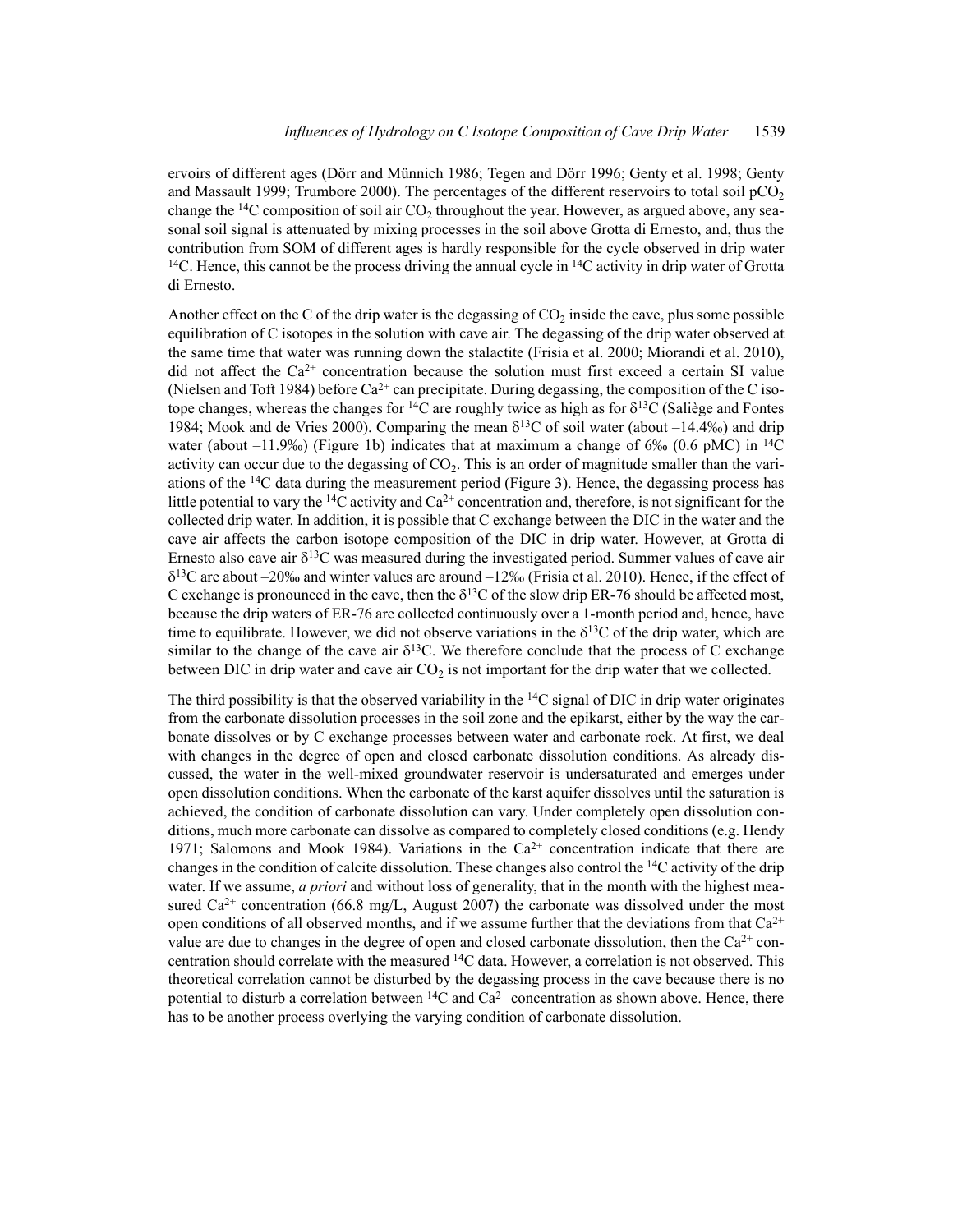This process has to occur also in the karst aquifer and seems to be the C isotope exchange between DIC and the host-rock carbonate. To demonstrate the impact of the C isotope exchange on the <sup>14</sup>C activity, we use the drip rate of location ER-G1, which is a value for the residence time of the water in the karst aquifer. Figure 6 shows that there is a strong correlation between 14C activity and drip rate. From very low drip rates up to drip rates of  $\sim$ 15 mL/min, there is a strong negative linear correlation between these 2 parameters ( $r = -0.7$ ,  $p = 0.001$ ). Above drip rates of ~15 mL/min, a threshold is crossed and the correlation breaks down. Above the threshold, the  $^{14}$ C activity increases with increasing drip rate. Therefore, the correlation calculation was performed without the samples lying above the threshold, which are marked as squares within parentheses.



Figure 6 Correlation of monthly drip rate at ER-G1 and <sup>14</sup>C activity of DIC in drip water, indicating a strong relationship. Calculations were performed without the values in parentheses (see text).

For ER-G1, the linear correlation below the threshold can be explained by the karst residence time of the water. Water, which has a longer residence time in the karst, is allowed to exchange more C between the water and the carbonate rock. Accordingly, the drip water sampled during high drip rates has a longer residence time in the water reservoir than the water, which arrives in the cave during low drip rates. At first glance, this seems to be contradictory. However, water emerging in the cave at high drip rates came into the karst aquifer during times that experience mostly low infiltration conditions and stayed there a relatively long time until a strong infiltration event pushed this water very quickly into the cave. When the infiltration event stopped, large parts of the water from the infiltration event are shortly above the cave and this water, which has a relatively short residence time in the karst, has high 14C values, and emerged in the cave during times with low drip rates.

The existence of the threshold implies that at least 2 different water flows feed drip location ER-G1. If the drip rates are below the threshold, the water is supplied by a steady flow, most likely a matrix one (Fairchild et al. 2006). Such flow allows for more C isotope exchange. The <sup>14</sup>C activity depends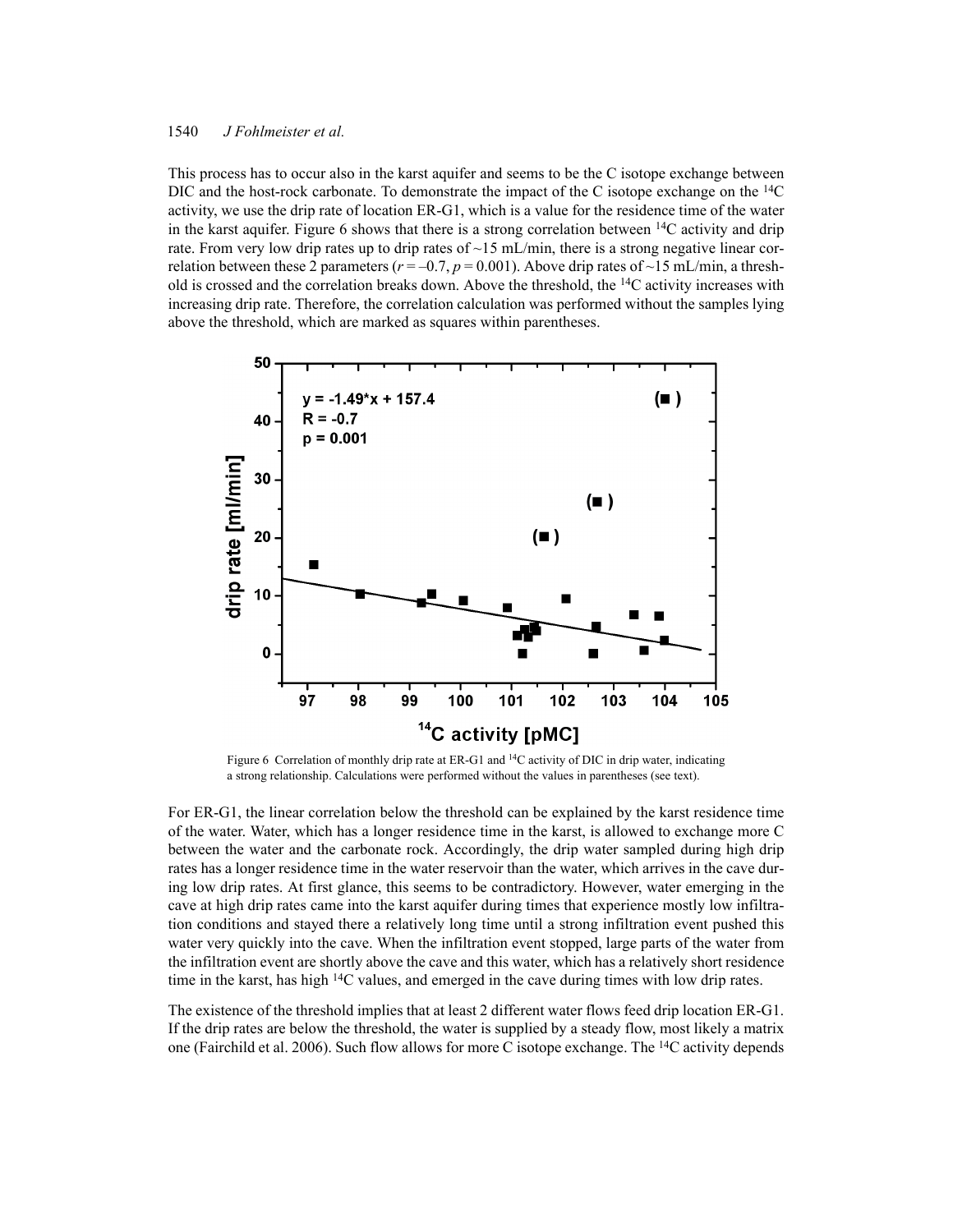on this drip rate range only in the time when the water is percolating through the karst aquifer. If an enormous infiltration event occurs, a threshold is crossed and water from another flow path is added to drip location ER-G1. This process is similar to those modeled for other caves in Fairchild et al. (2006). This additional water originates from fissure flow with water having less contact with the carbonate matrix; hence, less C can be exchanged. This water has to have higher 14C activities than the water of the porous flow. Therefore, the variations in the  $^{14}C$  activity of the drip water depend on the contribution of the different sources to the total drip water. If the threshold is crossed, then the  $14C$  activity of the drip water is higher with a larger contribution of water from fissure flow, resulting in very high drip rates.

With a host rock consisting of ancient marine carbonates, an opposite behavior to that described for <sup>14</sup>C activity should be established with respect to drip water  $\delta^{13}$ C (Criss et al. 2007). This is not observed due to  $CO<sub>2</sub>$  degassing in the cave. The degassing process disturbs the signal of the stable C isotope (expressed in  $\delta$  notation) more significantly than the radiogenic C isotope in drip water (expressed in pMC). Additionally, the amount of degassing varies within the analyzed period. Using the MIX4 program (Plummer et al. 1975; Fairchild et al. 1994), we virtually added  $CO<sub>2</sub>$  to the drip water. The injected  $CO<sub>2</sub>$  amount, which was needed to achieve the saturation state of the water with respect to calcite, covers a range from  $0.09$  up to  $0.29$  mmole/L. The loss of  $CO<sub>2</sub>$  in the range of the calculated amount yield an enrichment in  $\delta^{13}$ C of the water of about 0.2–0.6‰ if we assume isotopic equilibrium fractionation. The enrichment is larger if the fractionation does not occur in equilibrium.

## **Implications for Karst Aquifer Behavior on Drip Location ER-76**

It is remarkable that the 14C values of the slow seasonal drip ER-76 are generally lower than for the fast seasonal drip ER-G1 and that the signal is more attenuated (Figure 3). On the other hand, the  $\delta^{13}$ C values (Figure 2) are higher in general. Assuming that the drip water of both drip locations is fed by the same aquifer with the same isotopic composition, the difference between the C isotopes of both drip locations is related to karst hydrology or processes within the cave. Degassing of the solution during the 1-month sampling duration is a possible explanation for the enhanced  $\delta^{13}C$  values. The degassing process is being increasingly recognized as a very important cave process in a variety of environments (Spötl et al. 2005; Baldini et al. 2008), and has been documented at Grotta di Ernesto (Frisia et al. 2000). However, if only degassing acted, the enriched  $\delta^{13}$ C values should be accompanied by higher <sup>14</sup>C values in the C of the drip water (Figure 3). A higher  $\delta^{13}$ C value of 0.5‰ (the observed mean difference of the 2-yr period for both drip sites) would result in a higher mean  $14C$  activity of roughly 0.1 pMC in drip ER-76 compared to ER-G1. However, a lower mean value of 1.2 pMC in ER-76 was measured. Hence, degassing is not the only process responsible for higher  $\delta^{13}$ C values in drip water of ER-76 compared to ER-G1. Nevertheless, degassing will surely contribute to the total  $\delta^{13}$ C and <sup>14</sup>C signal of ER-76 drip water.

As mentioned previously, chemical reactions or isotopic C exchange between the solution and the soil and host rock carbonates explain lower  $14C$  activities and higher  $\delta^{13}C$  contents in drip water. That means either that the dissolution process in the pathway feeding ER-76 occurred under more closed conditions than in the pathway feeding ER-G1, or that C exchange processes between the C species in solution and the C of the host rock occurred to a larger extent in ER-76 compared to ER-G1. Both drips, ER-76 and ER-G1, are classified as seasonal drips reacting to seasonal precipitation changes. Only the amount of discharge (roughly 2 orders of magnitude difference) and the soil residence time of water (around 2 months in ER-76 compared to 2 weeks for ER-G1; Borsato 1997) are different. This is a hint that for water of ER-76, C exchange between solution and carbonates is even more important than for ER-G1.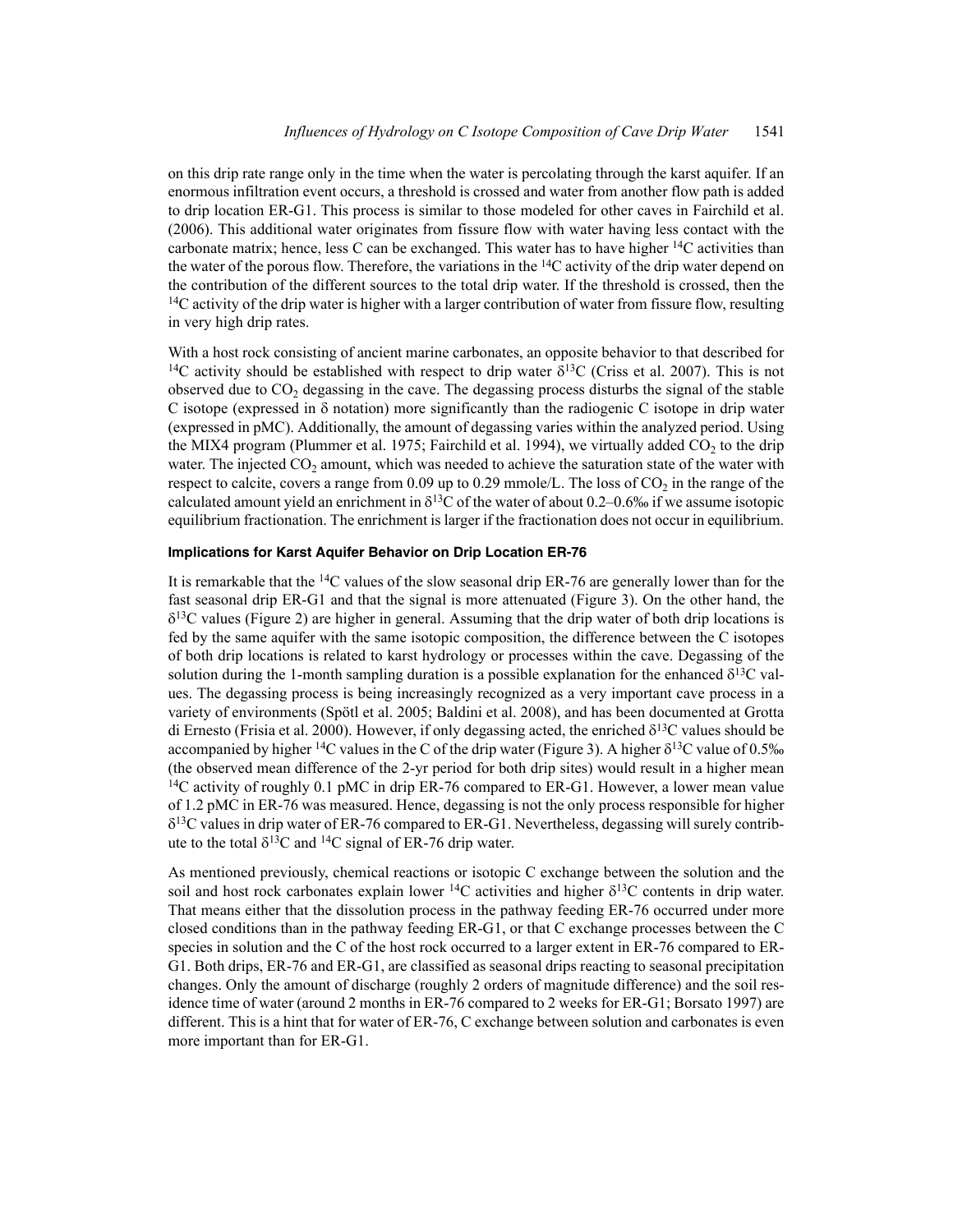The difference in pH between both drip waters is the more alkaline drip water of ER-76 compared to the ER-G1 drip water (Figure 4). Higher pH values can be attributed to degassing processes, to a more closed carbonate dissolution process, or to a combination of both. Unfortunately, no ion measurements were performed on drip water of ER-76 during that period, so that data is unavailable to differentiate between both processes. We speculate that most of the offset in the pH between ER-76 and ER-G1 is due to a more closed dissolution condition in the karst aquifer and that the seasonal pattern of the pH is due to the same strength of degassing effects occurring for ER-G1. The sum of all 3 processes—degassing, a more closed dissolution condition, and a more important C exchange process—have the potential to explain the C isotopes measurements.

We did not find a correlation between drip rate and  $14C$  activity for drip site ER-76. The attenuation of the <sup>14</sup>C signal in drip water of ER-76 compared to ER-G1 is very likely attributed to the longer soil and karst residence time of this water, which is consistent with the more muted seasonal drip behavior of ER-76. The longer residence time leads to higher mixing in the karst aquifer. Hence, the water derived under more open conditions in 1 month and under more closed conditions during the next month can account for the observed intermediate 14C values.

### **CONCLUSIONS**

We present data from a 2-yr monitoring involving C measurements on monthly drip water samples from 2 drip sites at Ernesto Cave. The  $14C$  measurements reveal a clear annual cycle for the fast seasonal drip ER-G1. This pattern is as clearly present in the first year of  $14C$  analysis for drip site ER-76, but the seasonality is not visible in the second year. In both  $\delta^{13}$ C drip water records, no relation to soil air and soil water  $\delta^{13}C$  was observed. Furthermore, there is no clear relation observed between <sup>14</sup>C activity and  $\delta^{13}$ C in drip water of both drips due to several processes that change the isotopic composition of the water and which are not necessarily constant over subannual timescales. The observed changes in both C isotopic compositions are attributed to C exchange processes and to small variations in the degree of the open versus closed carbonate dissolution. However, the expected variations in  $\delta^{13}C$  are masked by other processes, such as isotopic fractionation due to degassing in the cave or in hydrological pathways, which cause larger changes in  $\delta^{13}C$  than in <sup>14</sup>C activity. The relative change in  $\delta^{13}C$  due to fractionation is in the range of 10‰ by accounting the conversion of  $HCO_3^-$  to gaseous  $CO_2$ . This value is relatively large compared to the differences of the end members contributing to the total C in the solution (about  $-25\%$  of soil air and  $\sim 0\%$  of marine-derived carbonate). For the <sup>14</sup>C activity, the difference between soil air ( $\sim$ 100–110 pMC) and host-rock carbonate (0 pMC) is much larger than changes induced by fractionation effects ( $\sim$ 2 pMC) for the conversion of  $HCO_3^-$  to gaseous  $CO_2$ ).

C isotopic composition of ER-G1 drip water is largely controlled by variations in the C exchange processes between solution and host-rock carbonate and in the second order by the degree of open versus closed calcite dissolution. At this drip location, the infiltration-dependent residence time of the water in the aquifer controls C exchange processes. A negative correlation between  $^{14}C$  activity and drip rate is then established, because drip rate also depends on infiltration. The negative correlation is observed under a certain drip rate threshold. Above that threshold of  $\sim$ 15 mL/min, a positive (non-linear) relationship between 14C activity and drip rate is observed.

The calcite dissolution of location ER-76 seems to occur under more closed conditions compared to ER-G1. Furthermore, C isotope exchange and additional mixing of water within the aquifer also play an important role. Additionally, degassing affects the C isotope composition due to the low drip rate and long sampling time. This all leads to a change in the C isotopic composition compared to the ER-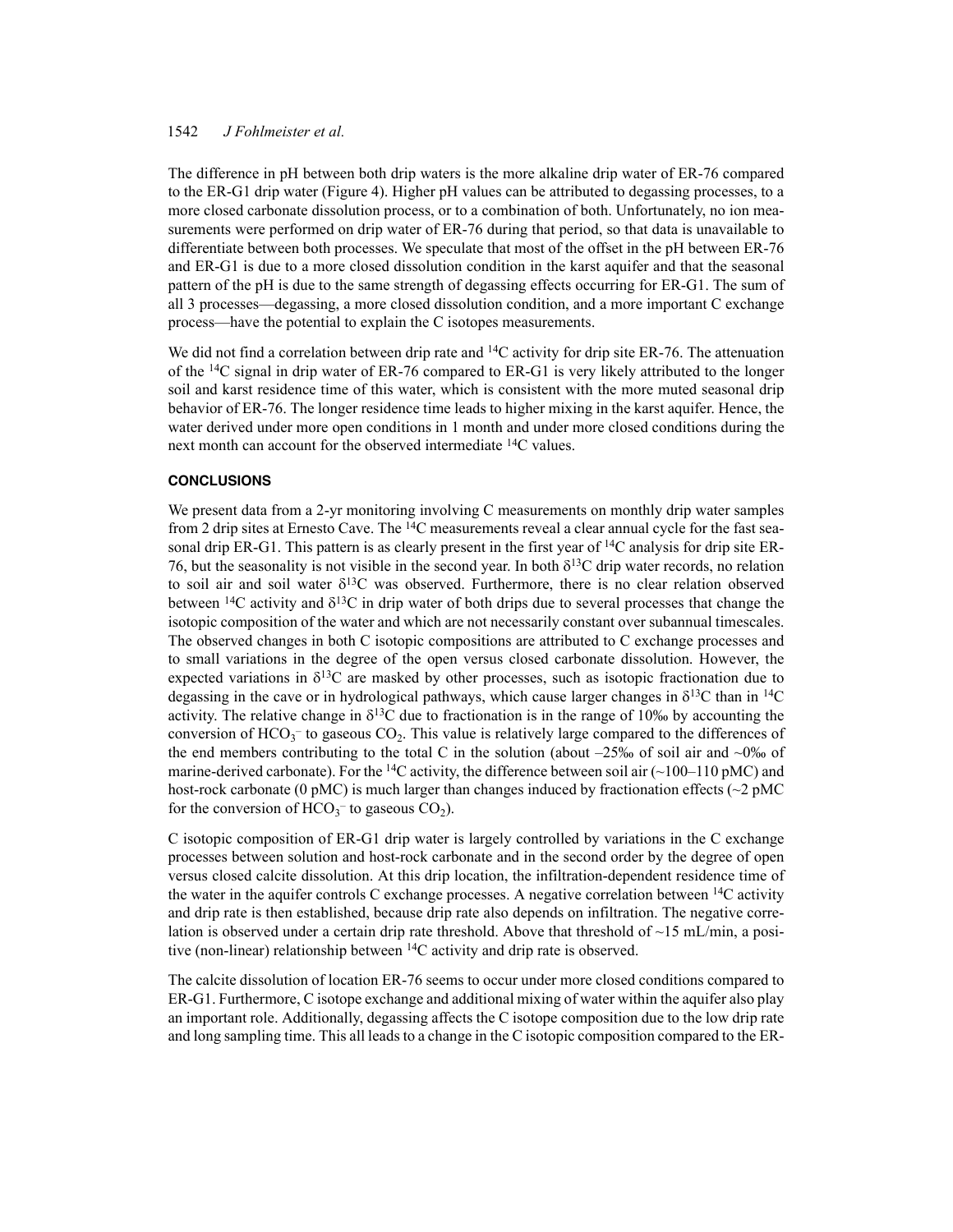G1 location. Hence, no correlation between drip rate and  $^{14}C$  is observed for ER-76. Although results and interpretation are conclusive, further monitoring is necessary to support our findings.

#### **ACKNOWLEDGMENTS**

This work was funded by DFG Research Group 668 (DAPHNE). We thank Göran Skog at Lund AMS facility for <sup>14</sup>C analyses. The authors are also very grateful to I J Fairchild for a critical review of the first draft of the manuscript. We would like to thank 2 anonymous reviewers, who helped to improve our manuscript.

#### **REFERENCES**

- Andrews JA, Harrison KG, Matamala R, Schlesinger WH. 1999. Separation of root respiration from total soil respiration using carbon-13 labelling during Free-Air Carbon Dioxide Enrichment (FACE). *Soil Science Society of America Journal* 63:1429–35.
- Avanzini M, Frisia S, van den Driessche K, Keppens E. 1997. A dinosaur tracksite in an Early Liassic tidal flat in northern Italy: paleoenvironmental reconstruction from sedimentology and geochemistry. *PALAIOS* 12(6):538–51.
- Baldini JUL, McDermott F, Hoffmann DL, Richards DA, Clipson N. 2008. Very high-frequency and seasonal cave atmosphere  $pCO<sub>2</sub>$  variability: implications for stalagmite growth and oxygen isotope-based paleoclimate records. *Earth and Planetary Science Letters* 272(1–2):118–29.
- Borsato A. 1997. Dripwater monitoring at Grotta di Ernesto (NE Italy): a contribution to the understanding of karst hydrology and the kinetics of carbonate dissolution. In: *Proceedings of the 12th International Congress of Speleology*. Volume 2. p 57–60.
- Borsato A, Frisia S, Fairchild IJ, Somogyi A, Susini J. 2007. Trace element distribution in annual stalagmite laminae mapped by micrometer-resolution X-ray fluorescence: implications for incorporation of environmentally significant species. *Geochimica et Cosmochimica Acta* 71(6):1494–512.
- Bowling DR, McDowell NG, Bond BJ, Law BE, Ehleringer JR. 2002. 13C content of ecosystem respiration is linked to precipitation and vapour pressure deficit. *Oecologia* 131(1):113–24.
- Cerling TE. 1984. The stable isotopic composition of modern soil carbonate and its relationships to climate. *Earth and Planetary Science Letters* 71(2):229–40.
- Clark ID, Fritz P. 1997. *Environmental Isotopes in Hydrogeology*. Boca Raton: CRC Press. 328 p.
- Criss R, Davisson L, Surbeck H, Winston W. 2007. Isotopic methods. In: Goldscheider N, Drew D, editors. *Methods in Karst Hydrogeology*. London: Taylor and Francis. p 123–45.
- Deines P. 1980. The isotopic composition of reduced organic soil. In: Fritz P, Fontes JC, editors. *Handbook of Isotope Geochemistry, 1 The Terrestrial Environment.* Amsterdam: Elsevier. p 329–406.
- Dörr H, Münnich KO. 1986. Annual variations of the 14C content. *Radiocarbon* 28(2A):338–45.
- Dreybrodt W. 1988. *Processes in Karst Systems Physics, Chemistry and Geology*. Berlin: Springer Verlag. 288 p.
- Dulinski M, Rozanski K. 1990. Formation of 13C/12C isotope ratios in speleothems: a semi-dynamic model. *Radiocarbon* 32(1):7–16.
- Ekblad A, Högberg P. 2001. Natural abundance of 13C in  $CO<sub>2</sub>$  respired from forest soils reveals speed of link between tree photosynthesis and root respiration. *Oecologia* 127:305–8.
- Fairchild IJ, Bradby L, Sharp M, Tison J-L. 1994. Hydrochemistry of carbonate terrains in alpine glacial settings. *Earth Surface Processes and Landforms* 19:33– 54.
- Fairchild IJ, Borsato A, Tooth AF, Frisia S, Hawkesworth CJ, Huang Y, McDermott F, Spiro B. 2000. Controls on trace element (Sr-Mg) compositions of carbonate cave water: implications for speleothem climatic records. *Chemical Geology* 166(3–4):255–69.
- Fairchild IJ, Tuckwell GW, Baker A, Tooth AF. 2006. Modelling of dripwater hydrology and hydrogeochemistry in a weakly karstified aquifer (Bath, UK): implications for climate change. *Journal of Hydrology* 321(1–4):213–31.
- Fohlmeister J, Kromer B, Mangini A. Forthcoming. The influence of soil organic matter age spectrum on the reconstruction of atmospheric 14C levels via stalagmites. *Radiocarbon*.
- Frisia S, Borsato A, Fairchild IJ, McDermott F. 2000. Calcite fabrics, growth mechanisms, and environments of formation in speleothems from the Italian Alps and south-western Ireland. *Journal of Sedimentary Research* 70(5):1183–96.
- Frisia S, Borsato A, Preto N, McDermott F. 2003. Late Holocene annual growth in three alpine stalagmite records the influence of solar activity and the North Atlantic Oscillation on winter climate. *Earth and Planetary Science Letters* 216(3):411–24.
- Frisia S, Borsato A, Fairchild IJ, Susini S. 2005. Variations in atmospheric sulphate recorded in stalagmites by synchrotron micro-XRF and XANES analyses. *Earth and Planetary Science Letters* 235(3–4):729– 40.
- Frisia S, Fairchild IJ, Fohlmeister J, Miorandi R, Spötl C, Borsato A. 2010. Carbon mass-balance modelling and carbon isotope exchange processes in dynamic caves.